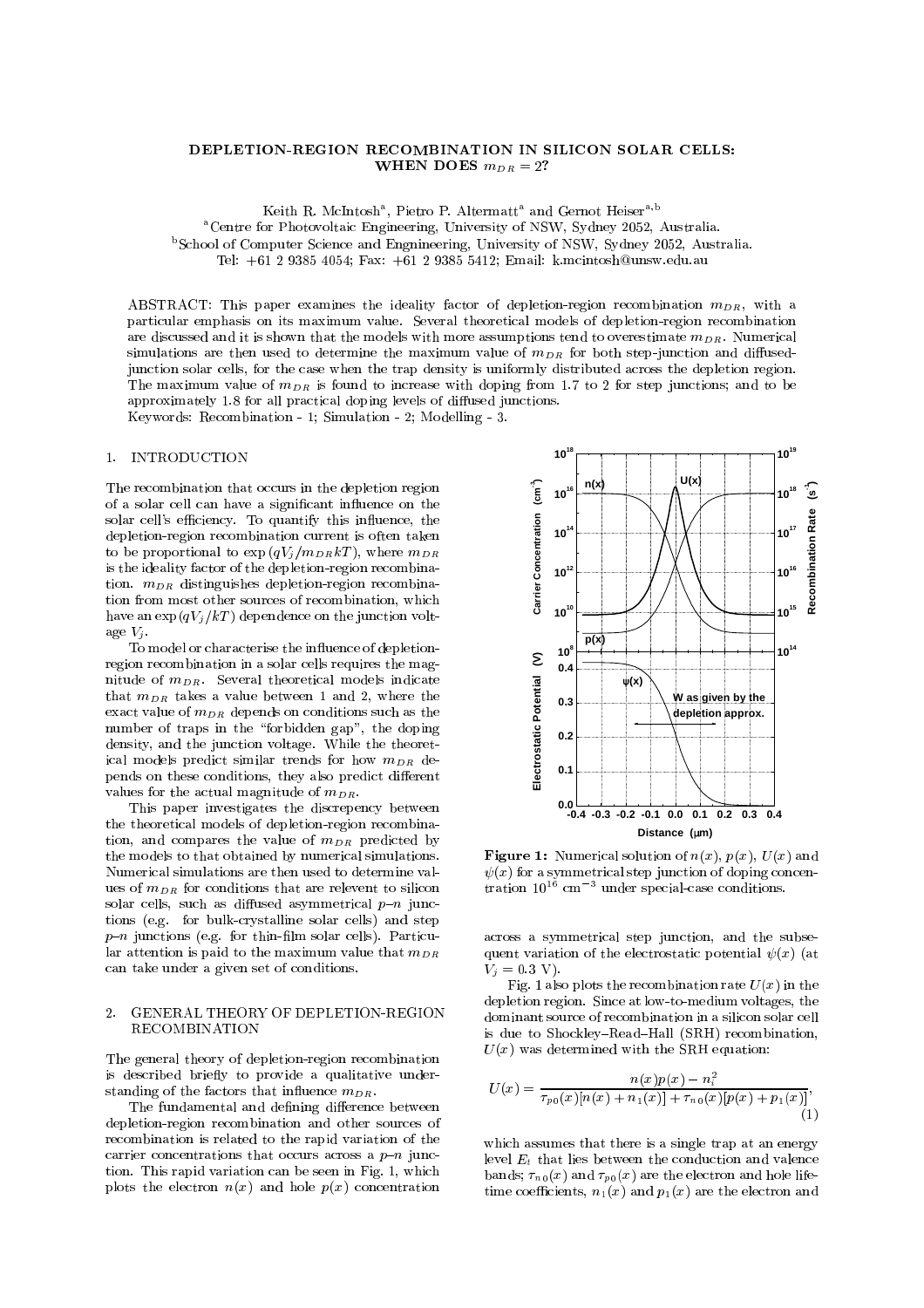hole concentrations when  $E_t$  coincides with the Fermi level, and  $n_i$  is the intrinsic carrier concentration.

For the plot of Fig. 1,  $U(x)$  was determined by imposing several conditions that simplify the analysis and lead to a maximum value of  $m_{DR}$ . (As described in Section 3, some of the theoretical models are restricted to these "special-case" conditions). The conditions are that the junction voltage is sufficiently large (0.3 V) to ensure that  $n(x)p(x) \gg n_{\tilde{i}}$ ;  $E_t$  is equal to the intrinsic Fermi level  $E_i$  throughout the depletion region, giving  $n_1(x) = p_1(x) = 0$ ; and the minority carrier lifetime coefficients are equal and uniform throughout the depletion region, giving  $\tau_{n0}(x) = \tau_{p0}(x) = \tau_0$ . With these restrictions, Eq. 1 simplifies to simplication in the contract of the state of the state of the state of the state of the state of the state of the state of the state of the state of the state of the state of the state of the state of the state of the stat

$$
U(x) = \frac{n(x)p(x)}{\tau_0[n(x) + p(x)]},\tag{2}
$$

from which it is evident that  $U(x)$  is strongly peaked and centered at the point where  $n(x) = p(x)$ , defined here to be  $x = 0$  (Fig. 1).

An estimate for  $m_{DR}$  can be attained from Eq. 2 if it is assumed that the quasi-Fermi levels are con stant across the depletion region and separated by  $V_i$ , that is,  $pn = n_{\bar{i}} \exp(qv_j/\kappa t)$  [4]. Hence, at  $x = 0$ ,  $n(0) = p(0) = n_i \exp(qV_j/2kT)$ , and Eq. 2 simplifies further to  $U(0) = n_i \exp(qV_j/2kT)/\tau_0$ . Thus, with the special-case conditions,  $U(x)$  is a maximum at  $x = 0$ and is proportional to  $\exp(qV_j/2kT)$ . If the depletionregion recombination current  $J_{DR}$  were due solely to the recombination that occurs at  $x = 0$ ,  $m_{DR}$  would equal 2.

But recombination from other locations in the depletion region also contributes to  $J_{DR}$ . Far from the centre of the depletion region,  $U(x)$  becomes like bulk SRH recombination and is proportional to  $\exp(qV_i/kT)$ . (For example, for  $p(x) \gg n(x)$ , Eq. 2 is simplified to  $U(x) = n(x)/\tau_0$ , and since as a majority carrier,  $p(x)$ depends weakly on  $V_j$ ,  $n(x)$  and  $U(x)$  are proportional to  $\exp(qV_i/kT)$ .) Thus, if  $J_{DR}$  were due solely to the recombination that occurs at large  $|x|$ ,  $m_{DR}$  would equal 1.

From the above discussion, it is evident that as  $|x|$  increases,  $U(x)$  changes from being proportional to  $\exp(qV_i/2kT)$  to being proportional to  $\exp(qV_i/kT)$ . This change occurs due to the increasing difference between  $n(x)$  and  $p(x)$ . Since  $J_{DR}$  is the integration of  $U(x)$  across the width of the depletion region,  $m_{DR}$ takes a value between 1 and 2.

Further to this discussion on  $m_{DR}$ , it is significant that the above discussion is based on the special-case conditions, which cause  $U(x)$  to be strongly peaked at  $x = 0$ . This gives rise to a larger value of  $m_{DR}$ (but that is still less than 2). In almost all cases, variations from these conditions lead to a reduction in the value of  $m_{DR}$ . Such variation include when  $E_{\rm{eff}}$  , and  $E_{\rm{eff}}$  and when there is more than one transformation on the trap one trap on the trap of the trap of the trap of the trap of the trap of the trap of the trap of the trap of the trap of the trap of the . The value of  $\alpha$  is increased if  $\alpha$  is increased if  $\alpha$  is increased if  $\alpha$ and  $\tau_{p0}(x)$  are smaller near  $x = 0$  than elsewhere in the depletion region, since  $U(x)$  would become more strongly peaked about  $x = 0$ . This latter situation is discussed further in Section 4.

In summary,  $m_{DR}$  takes a value between 1 and 2 but  $m_{DR} \sim 2$  only under very specific conditions that lead to the recombination being very strongly peaked about the point where  $n(x) = p(x)$ .



Figure 2:  $m_{DR}$  vs  $V_j$  as predicted by the theoretical models and by numerical simulation for the specialcase conditions-see text.

# 3. COMPARISON OF MODELS FOR DEPLETION-REGION RECOMBINATION

There are several theoretical models of depletion-region recombination that can be used to determine a specific value of  $m_{DR}$ . Four of these models are compared in this section; they are, a simple model found in some text books (e.g., [4][5]), the ideal model of Sah, Noyce and Shockley  $(SNS)$  [1]; the general model of SNS [1]; and the model of Nussbaum [6].

Fig. 2 plots the value of  $m_{DR}$  that is predicted by each of the theoretical models, for the same specialcase conditions used in Fig. 1. The numerical solution is also plotted for comparison. The figure indicates that there is some discrepency between the models. Following a summary of the assumptions entailed in the models, the reasons for the discrepency are described. (These and other models have also been compared with regards to  $J_{DR}$  [9]).

3.1 Assumptions common to all theoretical models

To determine  $J_{DR}$ , each of the theoretical models follow a similar derivation. First it is assumed that the current flow across the junction is one-dimensional, so that  $J_{DR}$  is given by the integration of  $U(x)$  across the width of the depletion region W,  $J_{DR} = q \int_W U(x) dx$ .

To determine  $U(x)$ , it is assumed the recombination rate follows the SRH formula, which requires that there be a single trap at an energy  $E_t$ , and that the semiconductor is non-degenerate. It is further assumed that the traps are uniformly distributed and the lifetime coefficients are constant throughout the depletion region; thus from Eq. 1,  $U(x)$  varies only with  $n(x)$  and  $p(x)$ .

 $n(x)$  and  $p(x)$  are determined by assuming that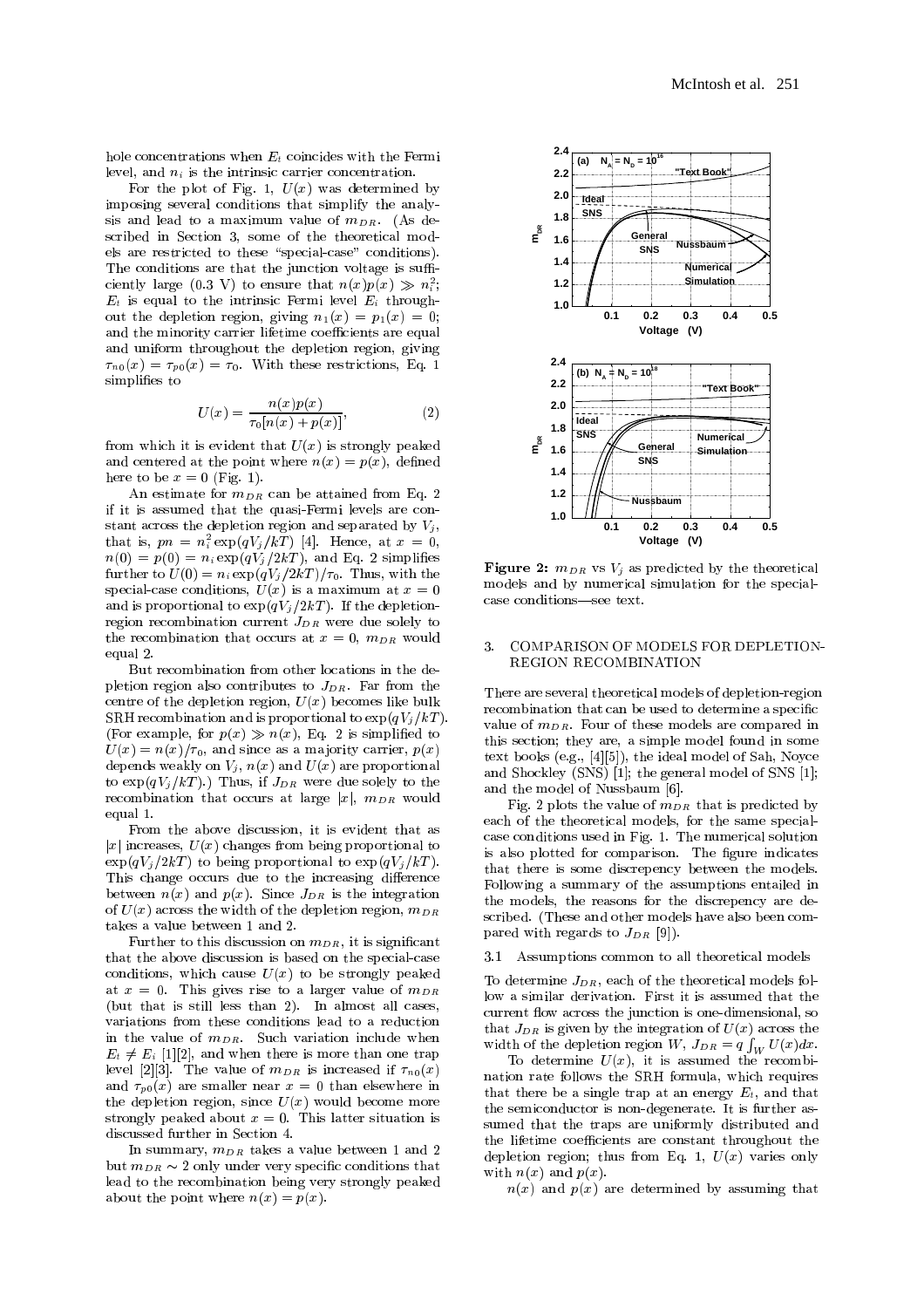the related to  $\psi(x)$  following Boltzmann statistics and that the electron and hole quasi-Fermi levels are constant and separated  $V_j$  [1].

Finally, by determining an expression for  $\psi(x)$ ,  $J_{DR}$  can be found. To simplify the expression for  $\psi(x)$ , all of the models assume that the junction is a step junction.

 $m_{DR} = \frac{q}{KT} \left( \frac{dV_j}{d \ln J_{DR}} \right)$  [3]. The most is also motion more motion motion

# 3.2 "Text book" model

A "text-book" model provides the simplest derivation of  $J_{DR}$  (e.g., [4][5]). It is restricted to the special-case conditions that lead to Eq. 2 (Section 2). The model assumes that  $U(x)$  is constant across the depletion region and equal to  $U(0)$ . The integration of  $U(x)$  across W is then trivial and given by  $J_{DR} = qWU(0)$ . It can be seen in Fig. 1, that the assumption,  $U(x) = U(0)$ leads to an overestimation of JDR.

At the state of the state book  $\mathbb{P}$  . The state book  $\mathbb{P}$  model appears to the state book  $\mathbb{P}$ show that  $m_{DR} = 2$ , since  $U(0) \propto \exp(qV_i/2kT)$ . However, W is not constant with  $V_j$ ; from the depletion approximation,  $W \propto \sqrt{V_{bi} - V_i}$  [4]. It follows that  $m_{DR} = 2$  only when  $V_{bi} \gg V_j$ , but this situation does not arise for practical silicon solar cells. Thus the "text-book" model predicts  $m_{DR} > 2$ , contradicting the qualatitive discussion of the preceding section. Fig. 2 shows the value of  $m_{DR}$  as a function of  $V_j$  for (a)  $V_{bi} = 0.71$  V and (b)  $V_{bi} = 0.95$  V, and indicates that the model overestimates  $m_{DR}$ .

# 3.3 Ideal SNS model

With the first paper on the subject, Sah, Noyce and Shockley (SNS) presented an idealised model that provides a good intuitive description of depletion-region recombination [1]. (Nussbaum provides an alternative derivation of the same model  $[6]$ ). Like the "text" book" model, the ideal SNS model is restricted to the special-case conditions that lead to Eq. 2. But rather than setting  $U(x) = U(0)$ , this model determines  $U(x)$ by assuming that the potential gradient  $\psi'(x)$  is constant throughout the depletion region and equal to  $(V_{bi} - V_j) / W$ , where W is again defined by the depletion approximation. Fig. 1 indicates that this assumption becomes increasingly less valid with increasing  $|x|$ , as  $\psi'(x)$  actually decreases and approaches zero. Consequently, the model overestimates  $J_{DR}$ , though to a  $\qquad 4$ . lesser extent than the "text book" model.

The subsequent integration of  $U(\boldsymbol{x})$  across  $W$  yields  $J_{DR} \propto U_{\text{max}}/\sqrt{V_{bi} - V_i}$  [1][6]. Similar to the "text- $\mathcal{P}$  and  $\mathcal{P}$  are  $\mathcal{P}$  . It follows that maps in the  $\mathcal{P}$  are  $\mathcal{P}$  and  $\mathcal{P}$  $\mathcal{L}_{\mathcal{D}}$  , and  $\mathcal{L}_{\mathcal{D}}$  is result in the  $\mathcal{D}_{\mathcal{D}}$  . This result is result in the sum of  $\mathcal{D}_{\mathcal{D}}$ cates that by taking into account the variation of <sup>W</sup> with respect to  $V_i$ , and the recombination that occurs where  $n(x)$  and  $p(x)$  are not equal,  $m_{DR}$  must take a value that is less than 2. As seen in Fig. 2, the ideal SNS model slightly overestimates  $m_{DR}$ .

## 3.4 General SNS model

SNS also provide a more general model of depletionregion recombination for symmetrical step junctions, that is not restricted to the special-case conditions described above [1]. (The model is extended by Choo to include asymmetrical step junctions [8]). Like their ideal model, their general model also makes the assumption that  $\psi'(x)$  is constant, and subsequently overestimates both  $J_{DR}$  and  $m_{DR}$ .

As seen in Fig. 2, the general SNS model differs from the ideal SNS model only at low voltages. This difference arises from the simplification in the ideal SNS theory that  $p(x)n(x) \gg n_{\overline{i}}$ .

## 3.5 Nussbaum model

The most complex and the most accurate of the theoretical models is that presented by Nussbaum [6][7]. Like the general SNS theory, Nussbaum's model is not limited to the special-case conditions, but it differs from the SNS theory in two ways: firstly,  $\psi(x)$ is determined with Poisson's equation; and secondly, the depletion approximation is not used to determine  $W$ , but rather, the limits of the integral are defined as where  $\psi'(x) = 0$ . (These integral limits can be redefined to conform with  $W$  as calculated by the depletion approximation [9].) Fig. 2 demonstrates that of the four models, the Nussbaum model most closely matches the numerical simulation.

#### 3.6 3.6 Numerical simulation

The semiconductor device simulator, DESSIS [10], was also used to determine  $m_{DR}$ . DESSIS solves the fully coupled set of semiconductor differential equations, and does not require any of the afore-mentioned assumptions. Consequently, when appropriately applied, DESSIS can be used to determine the most accurate value of monocology and a series of the material or other contracts.

To provide a meaningful comparison with the theoretical models, the DESSIS model was constructed so that the carrier flow was essentially one-dimensional, and so that  $U(x)$  follows the SRH formula (Eq. 1), where  $n_1(x) = p_1(x) = 0$ , and  $\tau_{n0}(x) = \tau_{p0}(x) = \tau_0$ . The numerical solutions are shown in Fig. 2.

Note that the numerical solution gives the total recombination current and not  $J_{DR}$ . To determine  $J_{DR}$  (and hence  $m_{DR}$ ), the diffusion recombination current, which is proportional to  $\exp(qV_i/kT)$ , was subtracted from the total recombination current. In most cases, however, this subtraction was insignicant in the voltage range of interest  $(0.2{-}0.4 \text{ V})$ , since at these voltages,  $J_{DR}$  was the dominant source of the

# $\textsc{MAXIMUM}\ m_{DR}$  for SILICON SOLAR CELLS

DESSIS was used to determine the maximum value of  $m_{DR}$  for silicon solar cells, for the case where  $\tau_{n0}(x)$ and  $\tau_{p0}(x)$  are uniformly distributed across the depletion region; this value occurs when the special- case conditions are applied (Section 2). As well as providing the most accurate estimate of  $m_{DR}$ , the numerical solutions can be applied to diffused junctions.

For the special-case conditions,  $m_{DR}$  is approximately constant with  $V_i$  in the range 0.2-0.4 V (Fig. 2). For silicon solar cells, this voltage range is the most appropriate for an investigation into depletion-region recombination, since at lower voltages,  $n(x)p(x)\not\leqslant n_{\bar{i}}^-,$ and at higher voltages, other sources of recombiantion contribute signicantly to the total recombination cur rent. In the results that follow, the average value of  $m_{DR}$  in this voltage range and is shown as the thick